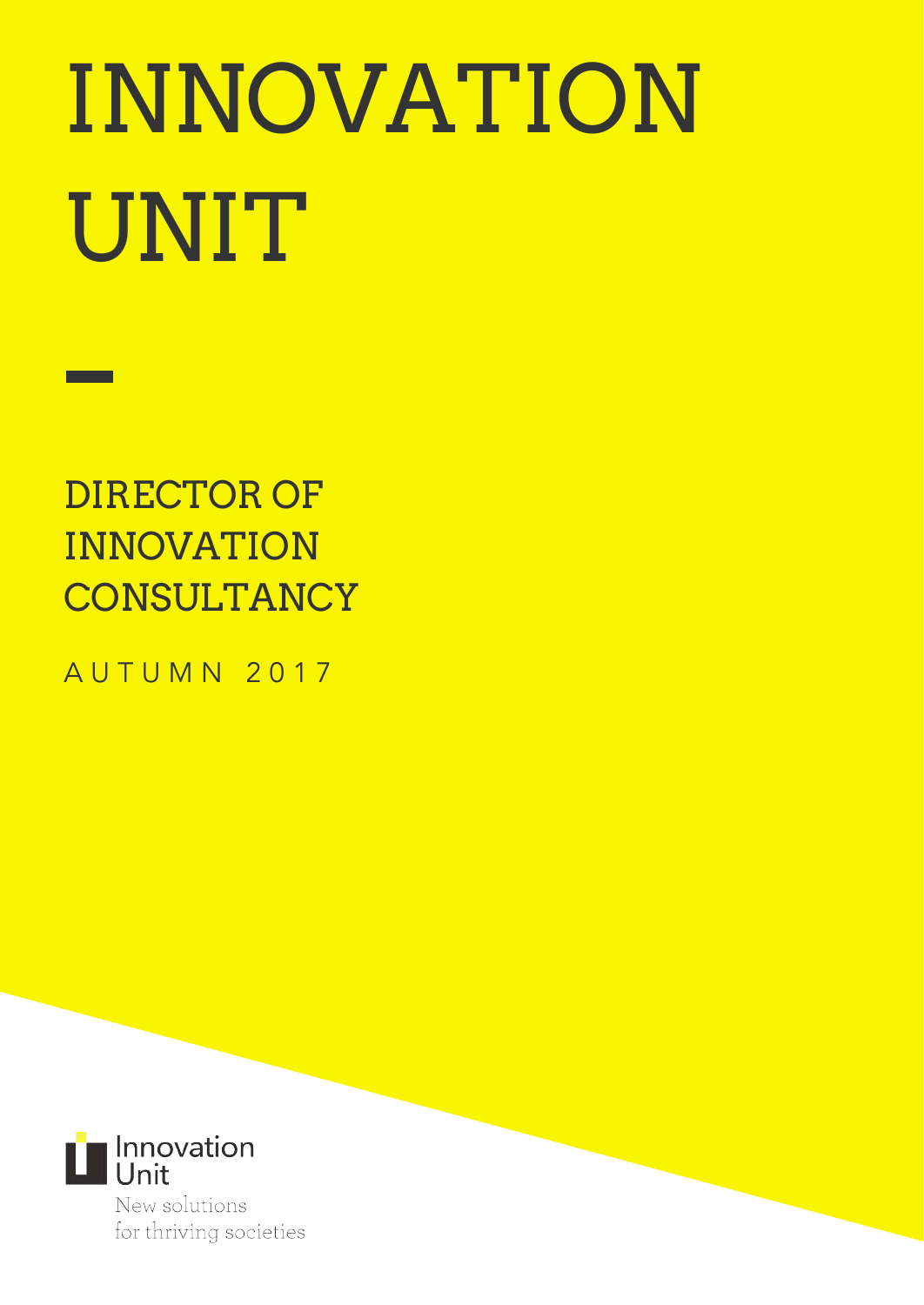

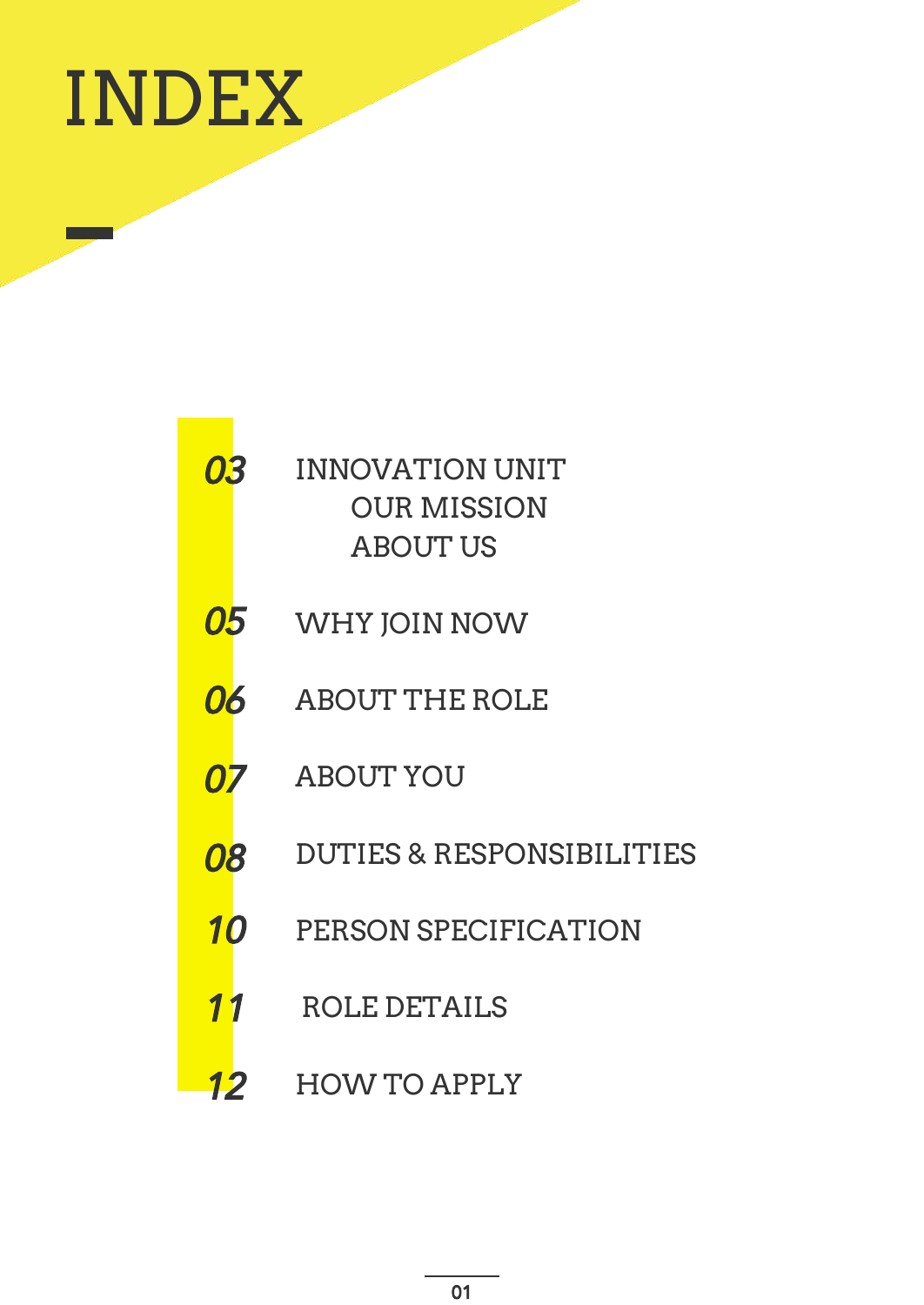# OUR MISSION

#### WHO WE ARE

Innovation Unit is a social enterprise that grows new solutions to complex social challenges.

We use innovation to help create a world where more people belong and contribute to thriving societies.

We build alliances with ambitious places, organisations and systems around the world to make sure innovation has lasting impact, at scale.

#### THRIVING SOCIETIES ARE:







### WHAT WE BELIEVE

<u> London a</u>

Innovation Unit believes in the power and potential of people to create change for the better.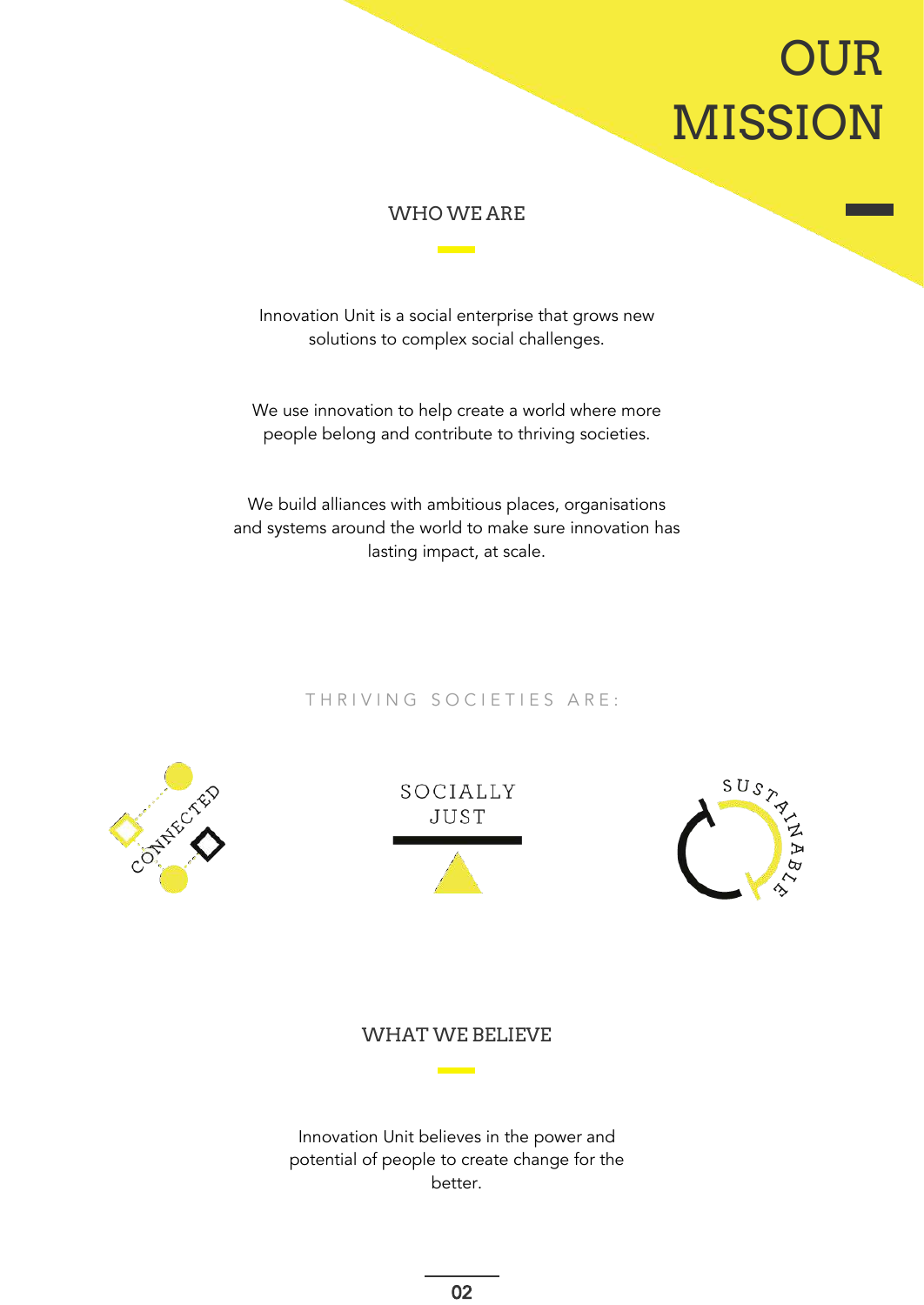# OUR MISSION

#### IN N O V A T I O N I S D R I V E N & LIBERATED BY :



HUMAN POTENTIAL

What people are capable of.



**AGENCY** 

Their ability to create change in their own lives.



COLLECTIVE ACTION

The energy that comes from people acting together to solve problems and create solutions.

### WHAT WE DO

Our approach to innovation is based on ten years working with ambitious partners in the UK, Australia and around the world.

#### WE DO THREE THINGS TO CREATE IMPACT:



### HIGH IMPACT **CONSULTANCY**

Applying and sharing our expertise in what it takes to have impact through innovation at scale.



### INITIATING & GROWING VENTURES

Leading and contributing to alliances for change, and securing investment to grow new solutions 'on the ground' where we can make a significant impact.



## GENERATING DEMAND FOR INNOVATION

Actively sharing what we think, believe and know about where innovation is needed and the positive change it can create.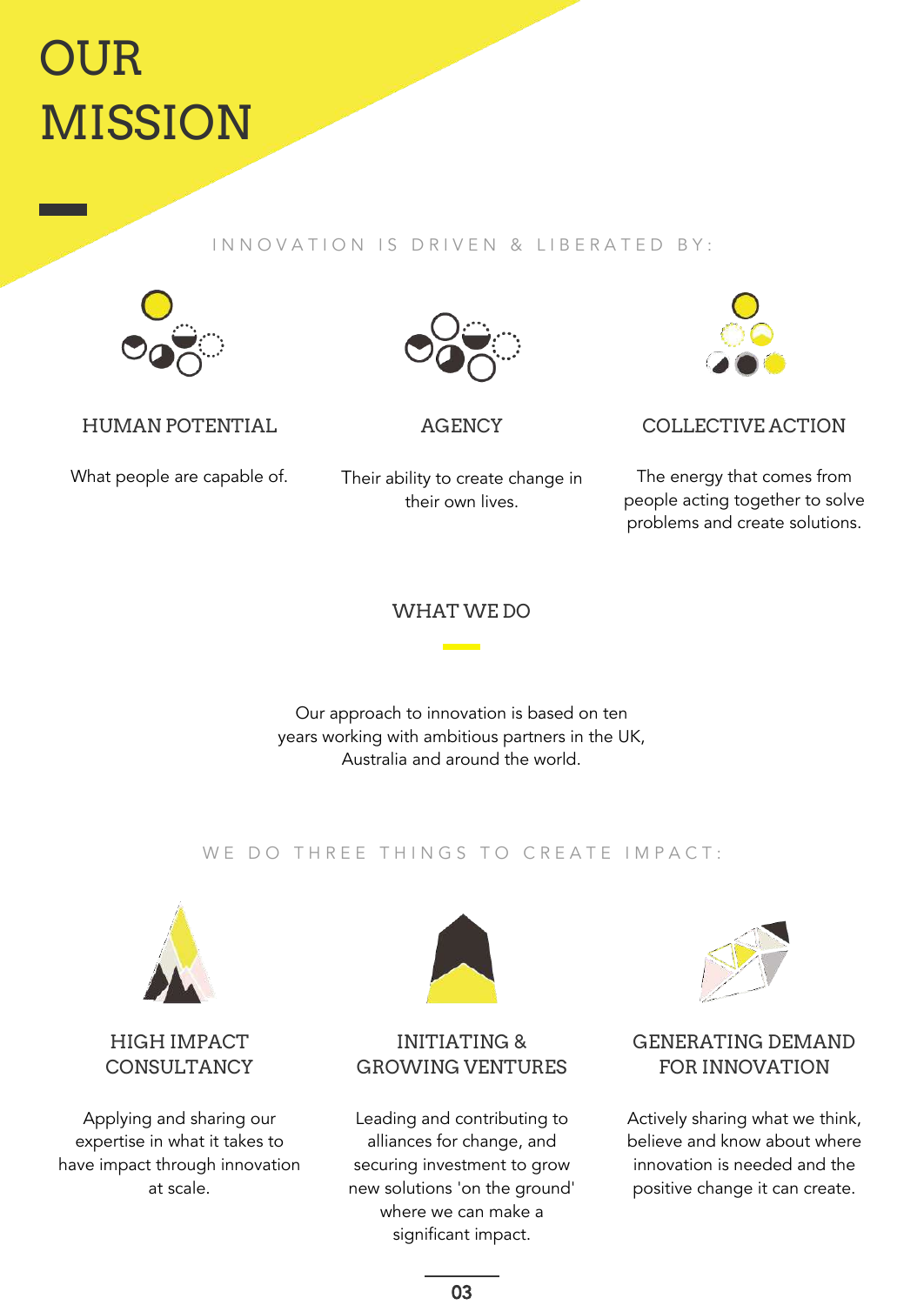# **ABOUT** US

Innovation Unit is a social enterprise with a big mission - to grow new solutions for thriving societies. For us, Thriving Societies are socially just, sustainable and connected. We believe that a particular brand of innovation is needed to get there - innovation that is driven by and liberates human potential, agency and collective action. These principles underpin all our work.

Ten years old; we have grown from a 5 person to a 30 person organisation, our turnover has doubled, we have expanded internationally, and we have evolved from focusing purely on education (we spun out of the Department of Education), to tackle major challenges in health and social care, and local government too.

We have done lots of work we are proud of. We have helped to transform mental health services in a London borough, we have delivered a randomised control trial of teaching methods developed first the US charter schools, we have developed new models of children's centres that reach many more families with 25% cost savings and we are currently delivering the DfE's innovation programme to transform Children's Social Care.

Now, we are looking to our next ten years and the impact we want to have. We believe that our greatest contribution to building thriving societies will be through growing the impact and scale of our innovation consultancy work, and through initiating new ventures that scale the most successful innovations. Joining our team now, as a key member of our leadership team, is the perfect moment to shape and drive the success of this evolution.

Innovation Unit is full of passionate, smart, creative individuals who are personally committed to the organisation and its mission. This makes joining Innovation Unit a significant personal choice as well as a professional one. If you can combine rigour, discipline and structure in our consulting work with our culture of creativity and curiosity (without resorting to a compliance culture) we are the right place for you.

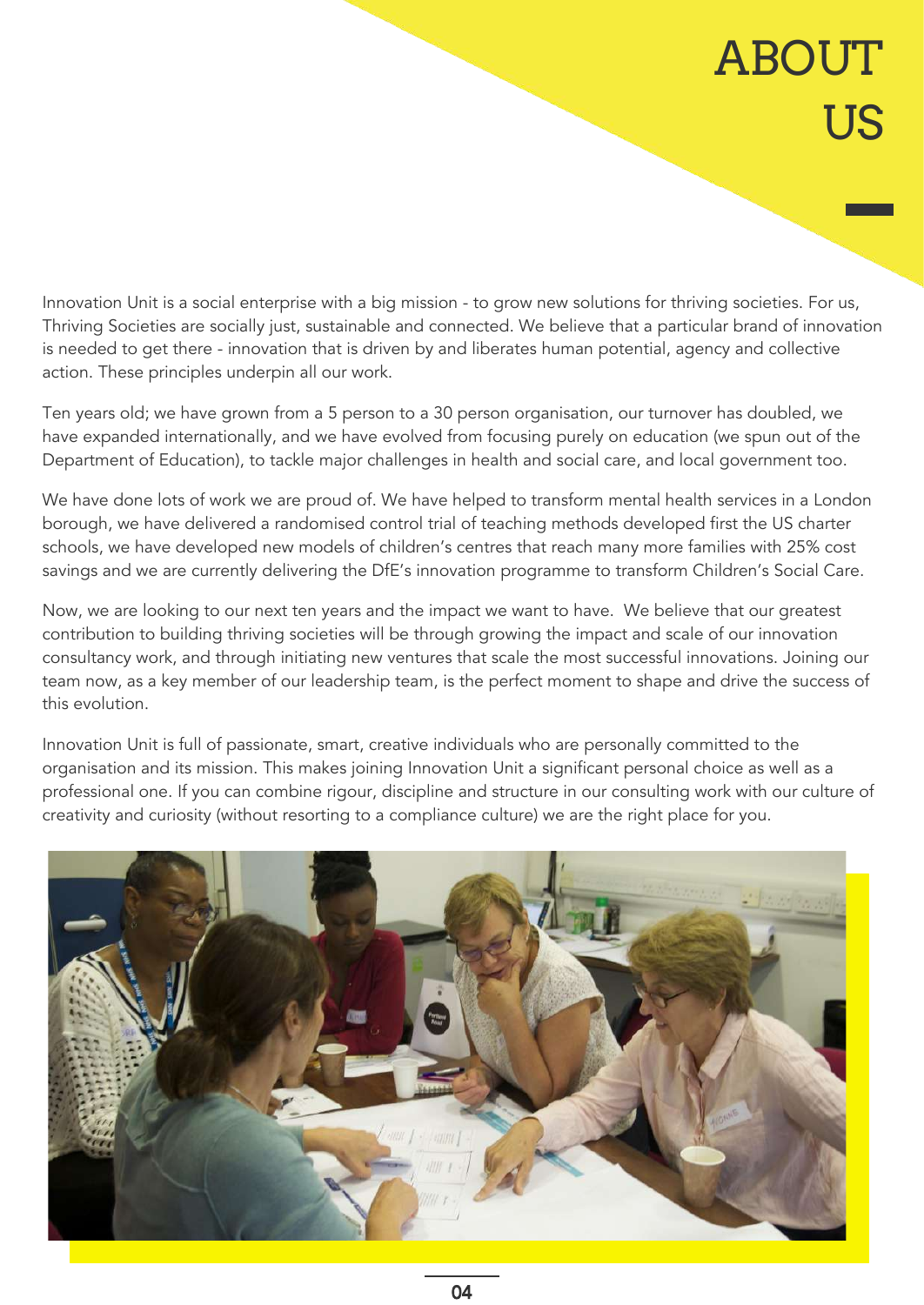# WHY JOIN US NOW

Joining Innovation Unit now offers a real opportunity to shape the future of the organisation – and to contribute to delivering some serious social impact at a moment when it is sorely needed.

During the Autumn of 2017, we will be recruiting to three, senior posts, which will complete Innovation Unit's talented and committed leadership team. All three posts are central to the future of the organisation.

Over the last year, we have refreshed our purpose and our business model. We are focused on growing solutions for thriving societies – societies that are sustainable, connected and socially just. We have diversified our business model to give us the best chance of realising our mission. We will continue to work with ambitious partners on high impact innovation consultancy – to help them develop, implement and scale powerful new solutions. We will also start to get more skin in the game to initiate and lead new ventures where we believe we can succeed and have serious impact. Alongside this, we will be getting more public about our work to generate demand for innovation – it's no good working to generate powerful new solutions unless there is a hungry audience for them.

It is in this context that we are recruiting for three, senior roles to complete our innovation consultancy team. Without a thriving, high impact innovation consultancy business, we cannot achieve any of this new mission. We believe that experienced, passionate, energetic leaders of our overall consultancy team, of our health and social care work, and of our strategic design practice are all central to making this possible.

All three leaders will be building on a decade of cutting edge innovation practice, successful local, national and international projects, and working with a talented and multi-disciplinary team. All three will be expected to bring their own knowledge, perspective and experience to bear on developing the next iteration of Innovation Unit's offer to its partners.

All of this will require a balancing act – the ability to bring the best of the rigour, insight, practices and management of great innovation consultancy from previous roles, whilst being open to learning from and helping to develop Innovation Unit's own brand of innovation – innovation that is driven by and liberates human potential, agency and collective action.

All three of these roles will be outward and inward facing – growing the profile, networks and work of Innovation Unit out in the world, and growing the capability, confidence and impact of its team to do so.

At Innovation Unit, we strongly believe that in this moment when strongly contrasting visions for the future of the UK, and beyond are up for grabs, we must do our very best to help grown the version that we believe in – thriving societies that are sustainable, socially just and connected. This bit is non-negotiable. Exactly what we do to contribute to the max is continually evolving.

If you want to help us shape how we contribute to a world in which more people belong and contribute to thriving societies, and have the background to do one of these jobs brilliantly, please apply now.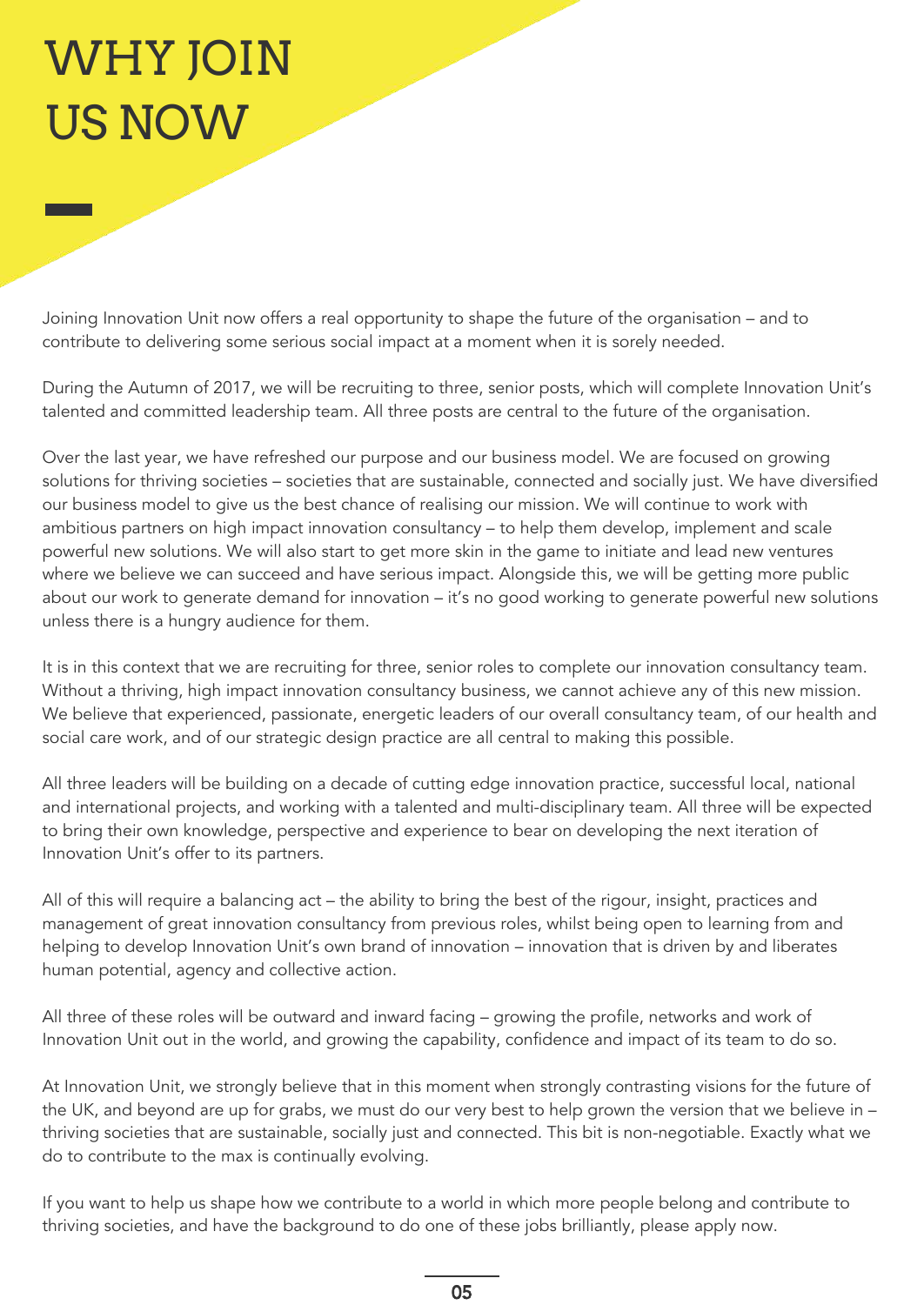# THE ROLE

# A HIGHLY EXPERIENCED CONSULTANT & LEADER WITH A TRACK RECORD OF SOCIAL IMPACT —

We are looking for someone exceptional to lead, grow and manage our mission led innovation consultancy business: a role where you really do get to help change the world for the better. Innovation Unit wants to increase its impact in the world. We are diversifying as an organisation and are looking for dedicated leadership of our well-established innovation consultancy work - which remains our primary business.

As Director of Innovation Consultancy you will be responsible for successful business development and relationship building, project delivery and practice improvement, business strategy and planning. You will work closely with the Chief Executive and other Directors, and be supported by a consultancy leadership team which you will help to shape.

This role requires someone with extensive experience of innovation consultancy work - from business development to client delivery. You will understand the realities of innovation consultancy with the public and third sectors and have a track record of delivering high quality, high impact work. You will have deep knowledge and understanding of the major social challenges facing the UK and be equipped (and excited!) to maximise the impact of Innovation Unit's consultancy on them.

This is a great role for someone looking to exercise their experience and leadership to achieve high impact through innovation with a small, highly skilled and mission driven team.



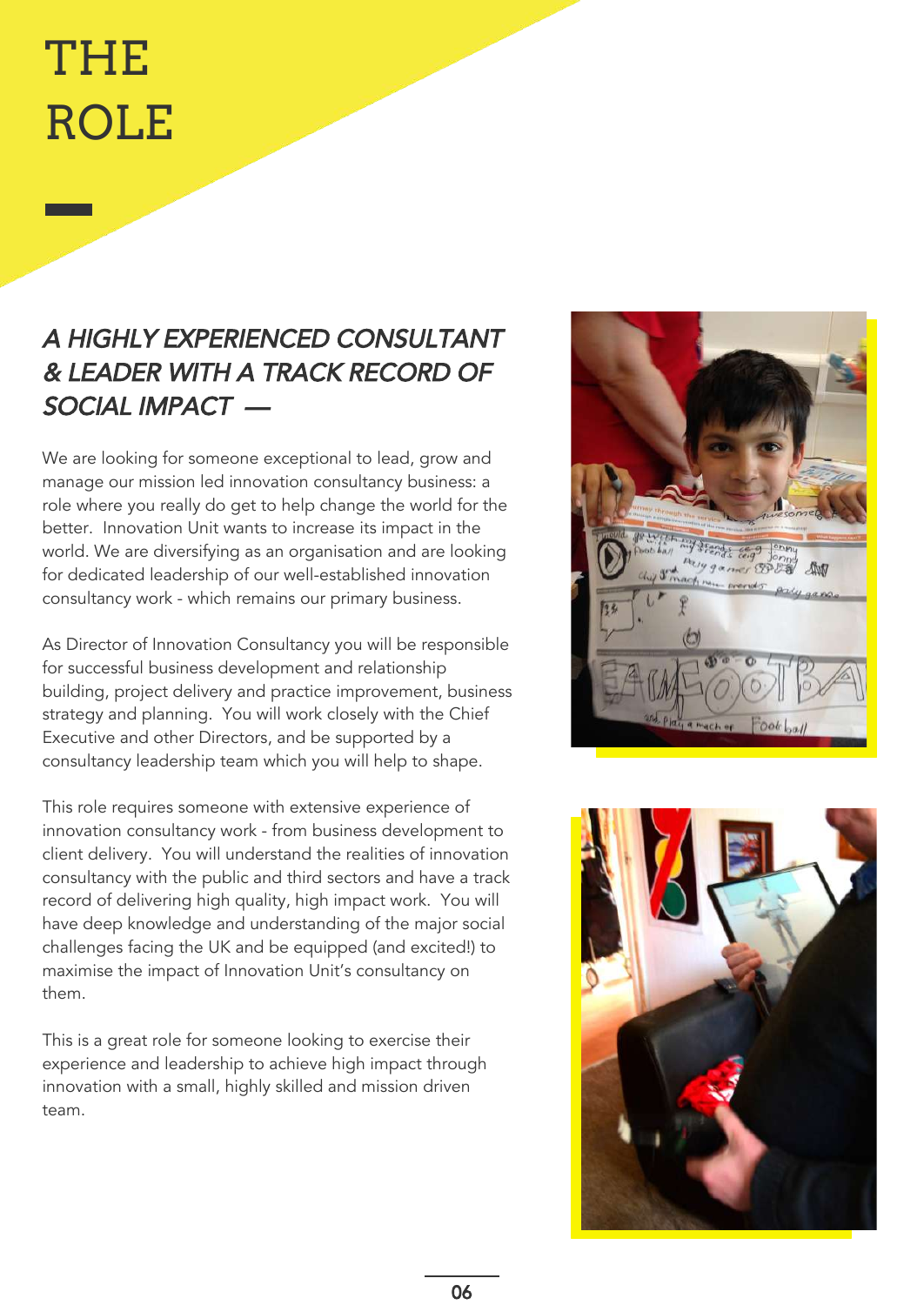# **ABOUT** YOU

You have probably been working in a consultancy role for ten years or more, with substantial experience leading and developing teams, as well as delivering the work. You have thoughts and opinions on how to organise a whole consultancy team brilliantly (their management, work allocation, development and motivation), as well as how to manage projects. Now you want to apply your experience and ideas in a mission driven organisation that is as up for transforming its own organisation as those of its clients.

You get stuck in, and are as comfortable working with board members and senior colleagues, grappling with business strategy and organisational design, as you are engaging in research with vulnerable adults and excluded young people.

You get a kick out of both being on the ground - a fabulous practitioner working through complexity with clients - and from being behind the scenes, quality assuring projects and raising performance across the team.

You balance clarity of performance expectations, being rigorous on data and all over the detail with being deeply supportive of teams creativity, creating spaces for them to develop and pursue ideas.

You know how to balance your own insight and opinion with approaches that help others to find and own their own answers. In this way you successfully challenge and support clients and colleagues.

You are stimulated by working in a multidisciplinary team, enjoying the tension and creativity of working with a group of people who process the world differently. You are comfortable and confident leading these groups, adept at getting the best out of people with varied skill sets.

You enjoy and are good at the challenge of both looking outward, getting to grips with the marketplace, analysing trends and strategising on our position within it, and looking inward, figuring out how best to organise and motivate the team.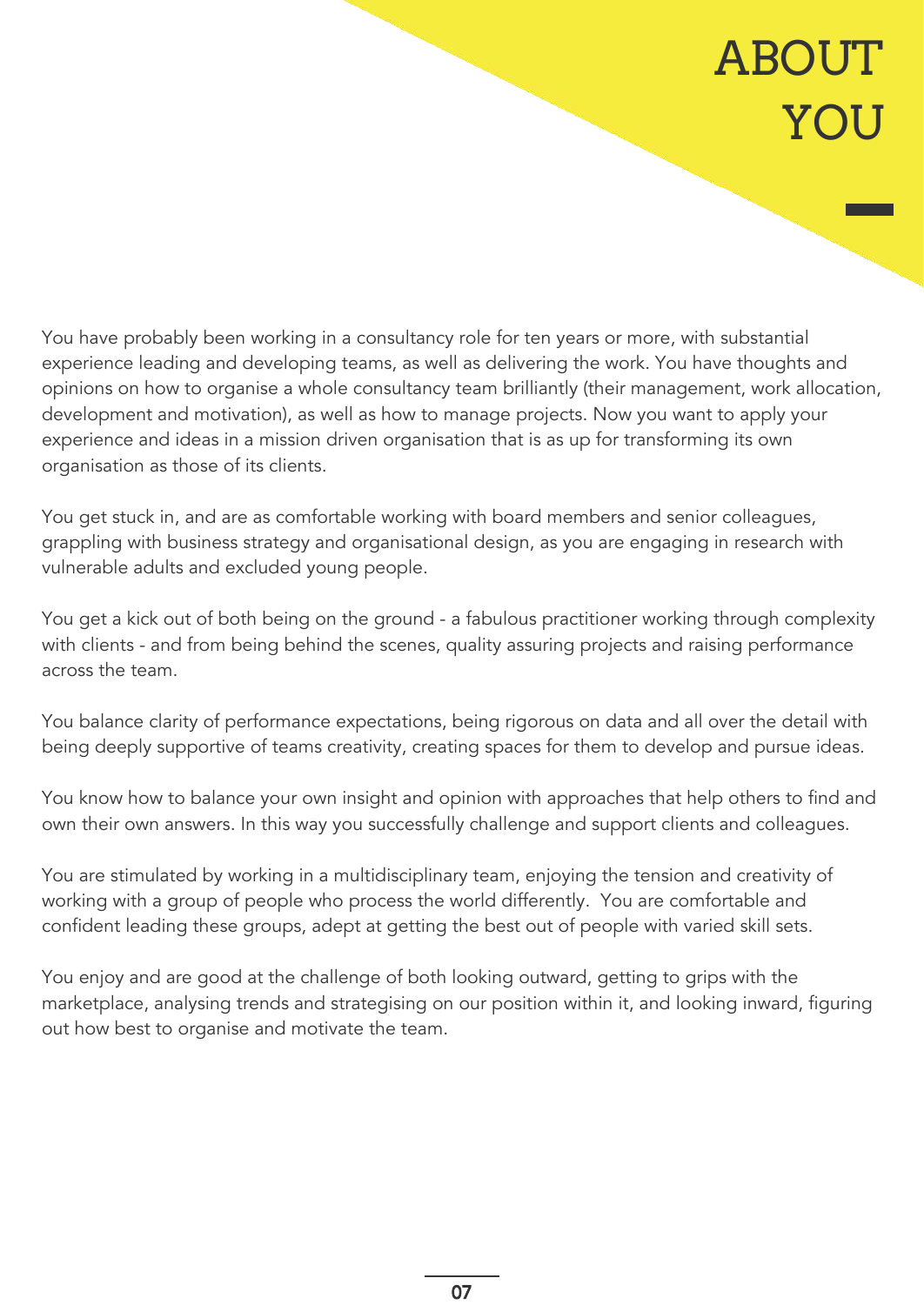# DUTIES & RESPONSIBILITIES





#### BUSINESS DEVELOPMENT & RELATIONSHIP BUILDING —

- You will ensure that the consultancy team is successful at winning new consultancy work, and building relationships with potential future clients
- You will ensure that there is a robust and well understood business development strategy that explains, what work we want to do, with whom, and how we are going to win that work with different clients and in different markets
- You will ensure that there is an effective business development team working on specific proactive and reactive opportunities, and implementing our business development strategy and market based plans
- You will ensure that we have the right management and operational roles and responsibilities for managing business development and relationship building
- You will ensure that there is an appropriate approach to opportunity qualification, budget management and quality assurance for our BD opportunities
- You will work closely with the CEO, Directors and Board members to ensure that they are aligned with our business development plans
- You will be responsible for some key client relationships, and lead on some strategically important BD opportunities, developing and writing proposals and pitches for key opportunities
- You will coach and develop other members of the team to be more effective at business development
- You are responsible for reporting to the CEO and Board on Business Development

### PROJECT DELIVERY —

- You will improve the way we design project methodologies and model effective practice project design to maximise our impact and ensure that our business thrives
- You will ensure that we have a robust approach to risk management across our projects
- You will play a delivery role on a small number of high priority projects
- You will ensure that we have an effective and proportionate approach to quality assurance on client delivery projects, that enables us to exceed client expectations
- You will ensure that there is an efficient and effective process for allocating people to client projects and internal work
- You will ensure that projects are being delivered to time and budget, overseeing any decisions about project or budget overrun.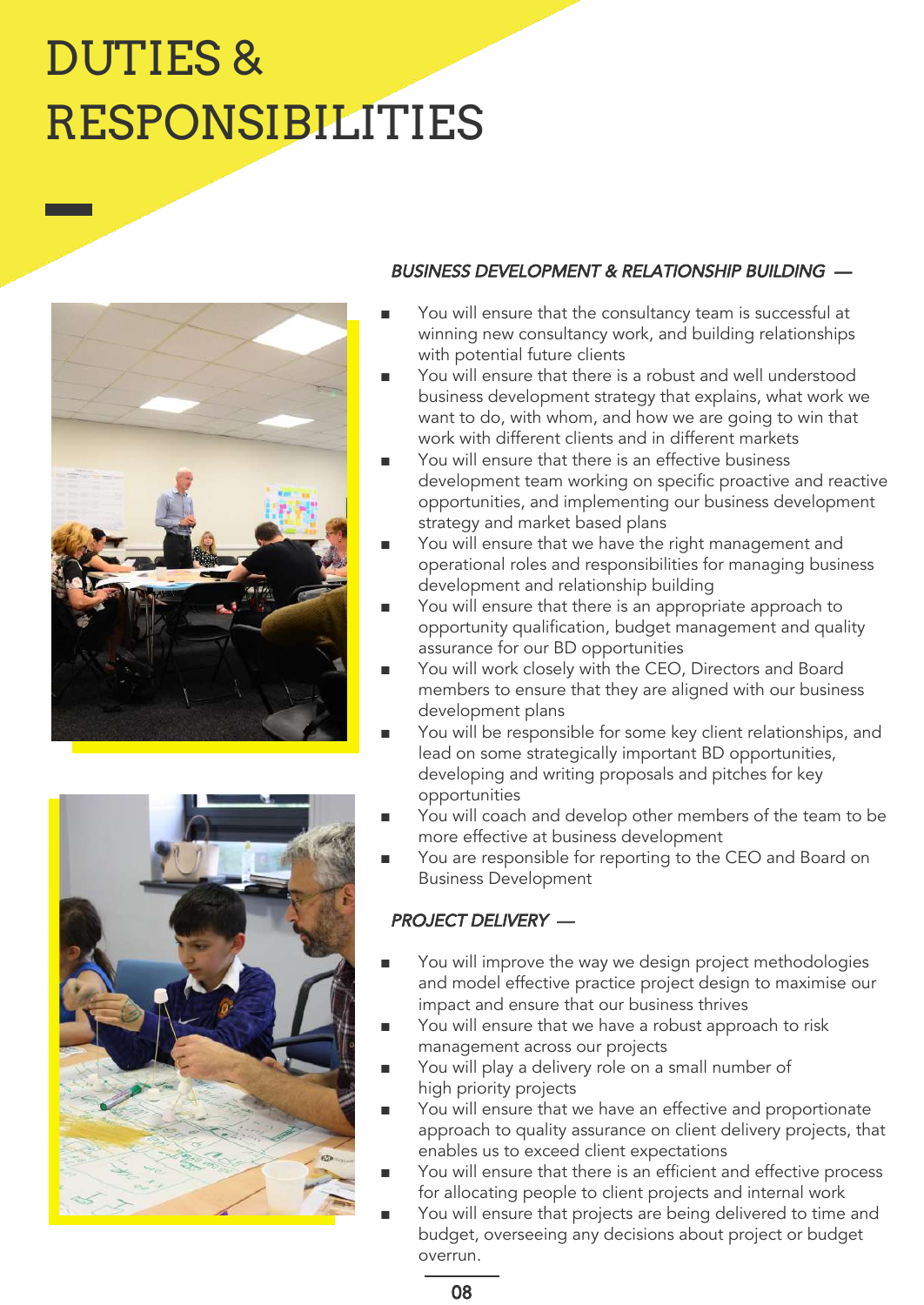# DUTIES & RESPONSIBILITIES

# PRACTICE IMPROVEMENT —

- You will work closely with our Director for Quality and Impact to improve the quality of practice in our consultancy team across all dimensions of the work
- You will grow our team to ensure we have the right people to win and deliver the work we most want to do. This will include identifying capabilities that we currently lack and over time plugging the gaps

# BUSINESS PLANNING AND STRATEGY —

- You will be a key contributor to our overall business plan and strategy
- You will ensure that our consultancy team and our overall business plan are aligned
- You will contribute to the overall, organisational leadership and management of Innovation Unit, working closely with other Directors
- You will contribute to a culture of innovation, learning, development and enterprise within Innovation Unit
- You will represent Innovation Unit publicly with partners, clients and external audiences

# ACCOUNTABILITY AND REPORTING —

- You will be line managed by the CEO
- You will be part of the leadership team comprising the CEO, COO, CEO (IU Aus), Director of New Ventures, Director of Engagement and Comms, Director of Quality and Impact
- You will attend Board meetings
- You will provide monthly reporting to the CEO and Directors on Business Development, relationship building and project delivery,
- You will work closely with our CEO in Australia
- Your role will involve international travel to support our business development efforts in other territories
- Your work be based in the London office but expected to travel for business reasons
- You will manage a team of 3 senior managers who will lead projects and line manage other project leads and the rest of the consultancy team. It will be part of your role to shape this team, and we expect that they will each have specific responsibilities for business development, relationship building, project quality and risk.



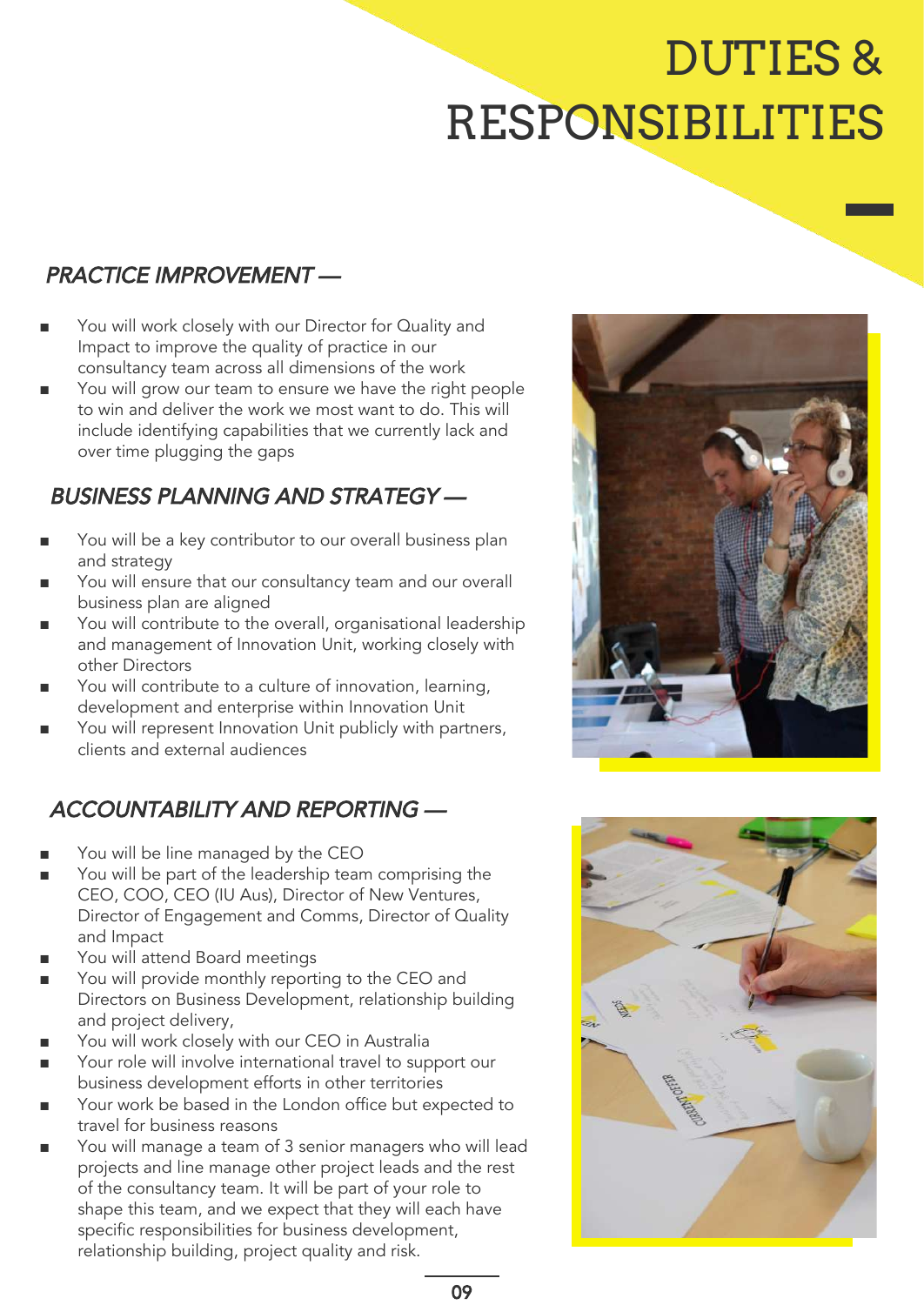# PERSON SPECIFICATION

# ESSENTIAL SKILLS AND EXPERIENCE —

- You have extensive experience of leading consultancy work and teams, and a track record of success in client delivery.
- You have an understanding of the realities of consultancy work with public sector and third sector and have a track record of delivering high impact work in this field.
- You excel at pro-active and reactive business development, with an network of contacts and relationships, and track record of converting those relationships into work
- You are an excellent communicator, compelling and inspiring, you cut through jargon (and can cut through our own!) to connect with your audience
- You have deep knowledge of the major social challenges facing the UK. Knowledge of children's social care, health and care integration, mental health and education would be an advantage.
- You are passionate and driven, motivated by improving the experiences and outcomes of vulnerable people unable to contribute to a thriving society
- You have a track record of leadership as a team builder, who brings the best out in others.
- You are confident and flexible and have experience working in interdisciplinary teams where harmonious collaboration is imperative
- You are comfortable being out in front, being a public face of the organisation with clients and the sector.
- You have first hand experience of disciplined innovation to tackle social challenges

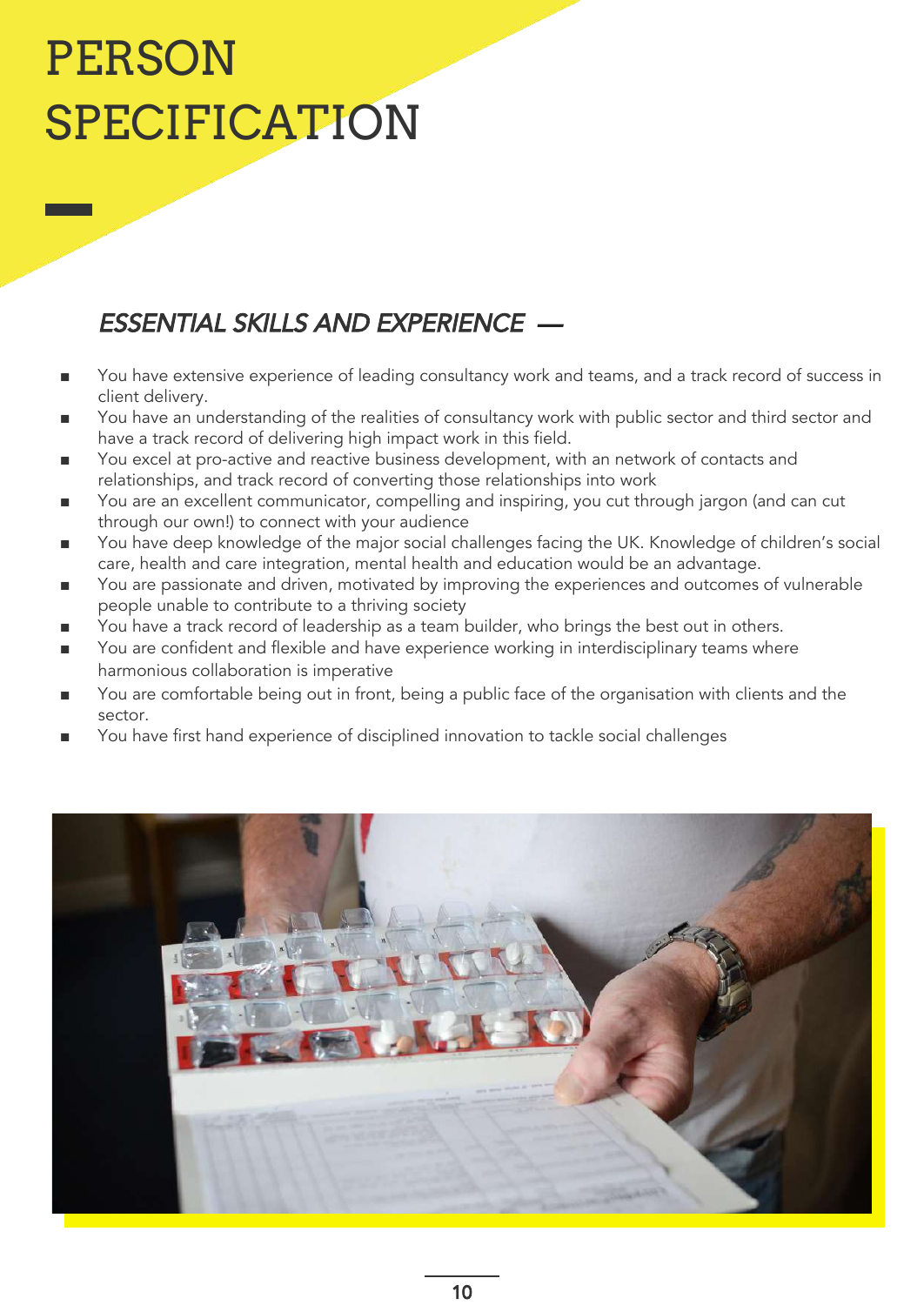# ROLE DETAILS

# ROLE DETAILS —

### LOCATION

Our office is in Old Street, but we don't expect everyone to be in the office all the time. The role will involve some travel to client sites and we are open to staff working from home as appropriate.

### SALARY

Up to £85,000

### TYPE

For our senior team it is our standard practice to offer a fixed term contract for one year at the outset, before mutually considering permanent appointments. Our intention is for this to become a permanent role after the first year if our business and our impact are flourishing

### **HOURS**

This is a full time role, but we'd be willing to discuss possible part time arrangements

### HOLIDAY ENTITLEMENT

 27 days holiday plus bank holidays. In addition, we close the office for three days between Christmas and New Year

PENSION 3% pension contributions

REPORTS TO Chief Executive

RESPONSIBLE FOR Consultancy leadership team